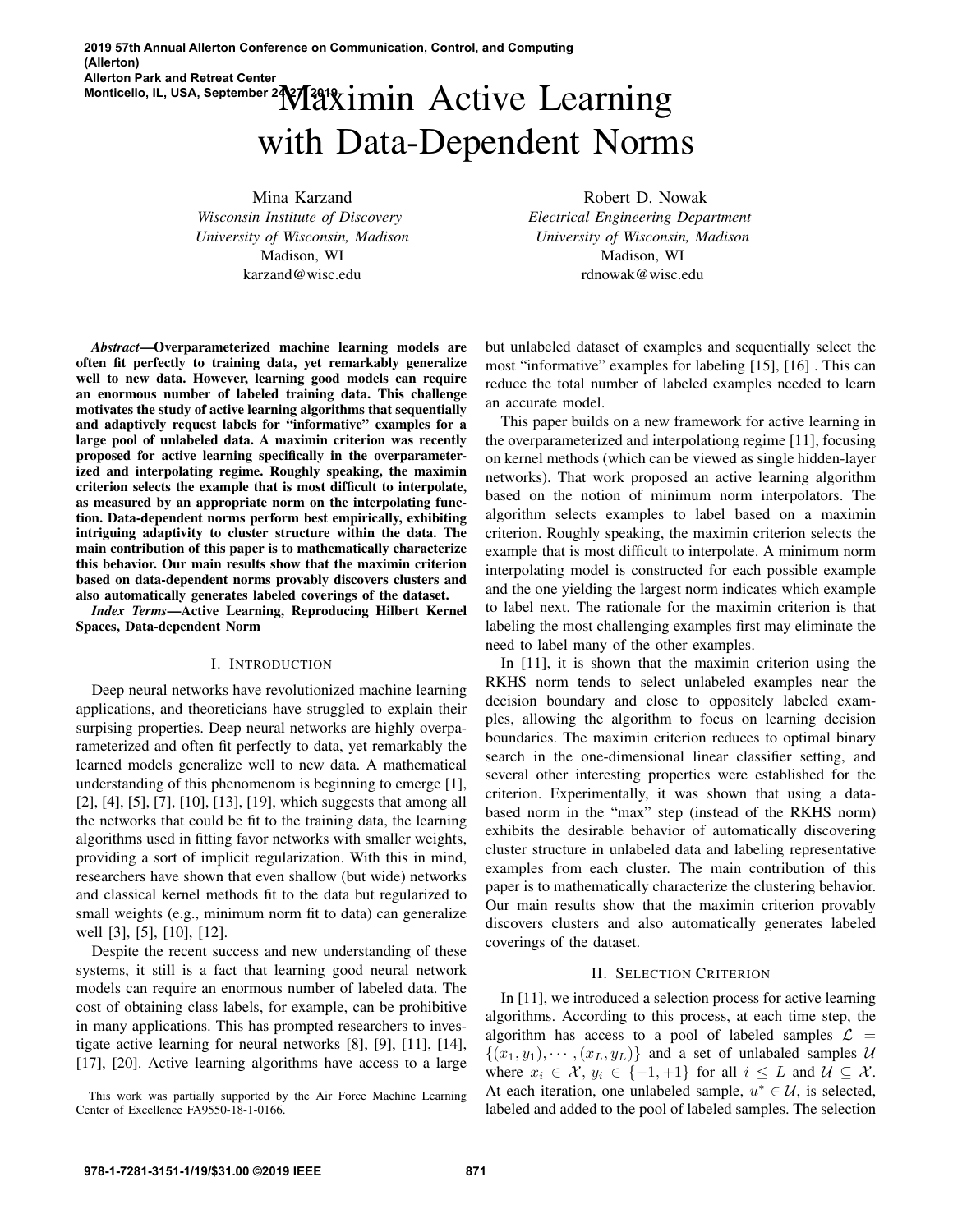process is designed to pick the samples which are most *informative* upon being labeled. The proposed notion of score is the measure of informativeness of each sample  $u \in U$ : at each time, the score of each unlabaled sample is computed, and the sample with the largest score is selected to be labeled.

$$
u^* = \operatorname{argmax}_{u \in \mathcal{U}} \text{score}(u) \,. \tag{1}
$$

Note that for any unlabeled sample  $u \in \mathcal{U}$ , the value of  $score(u)$  depends implicitly on the set of currently labeled points,  $\mathcal{L}$ : information gained by labeling u depends on the current knowledge of the learner, *i.e.*, L. To define our proposed notion of score, we introduce some notations next.

Given the set of labeled samples,  $\mathcal{L}$ , and a set of functions F mapping X to R, let  $f(x) \in \mathcal{F}$  be the interpolating function such that  $f(x_i) = y_i$  for all  $(x_i, y_i) \in \mathcal{L}$ . Clearly, the definition of  $f(x)$  depends on the set of currently labeled samples  $\mathcal{L}$ , although we omit this dependency from the notation for the sake of brevity. Also, note that there are many functions that interpolate a discrete set of points such as  $\mathcal{L}$ . We define  $f(x)$ to be the minimum norm interpolator.

$$
f(x) := \operatorname{argmin}_{g \in \mathcal{F}} \|g\|_{\mathcal{F}}
$$
  
s.t.  $g(x_i) = y_i$ , for all  $(x_i, y_i) \in \mathcal{L}$ . (2)

This definition requires definition of norm associated with the function class F. The choice of F and the norm  $\|\cdot\|_F$  is application dependent. In this paper, we look into function classes in reproducing kernel Hilbert spaces where the norm is the corresponding Hilbert norm.

Roughly speaking, for a sample  $u \in \mathcal{U}$ , we want score $(u)$ to measure the amount of change in the interpolating function upon labeling u. For  $t \in \{-1, +1\}$  and  $u \in \mathcal{U}$ , define  $f_u^t(x)$ to be a new minimum norm interpolating function based on current set of labeled samples  $\mathcal{L}$ , their labels and sample u with label  $t$ :

$$
f_u^t(x) := \operatorname{argmin}_{g \in \mathcal{F}} \|g\|_{\mathcal{F}}
$$
  
s.t.  $g(x_i) = y_i$ , for all  $(x_i, y_i) \in \mathcal{L}$   
 $g(u) = t$ . (3)

So, score $(u)$  should reflect  $||f_u^t(x) - f(x)||$  which is exactly the average magnitude of the change in the interpolating function upon labeling  $u$  with  $t$ .

Note that, we need to compute score $(u)$  without knowing the label of  $u$ . To do so, we come up with an estimate of label of u, denoted by  $t(u) \in \{-1, +1\}$  and compute score $(u)$ assuming that upon labeling, u will be labeled  $t(u)$ . Similar to [11], we propose the following criterion for choosing  $t(u)$ :

$$
t(u) := \operatorname{argmin}_{t \in \{-1, +1\}} \|f_u^t(x)\|_{\mathcal{F}}.
$$
 (4)

We are estimating the label of any unlabeled sample,  $u$ , to be the one which gives the smoothest interpolating function among the two possible functions  $f_u^+(x)$  and  $f_u^-(x)$ .

In this paper, we will focus on interpolating functions in a Reproducing Kernel Hilbert space (RKHS). In [11], it is proved that when  $f(x)$  is constrained to be an element of RKHS and the norm used in (4) is the Hilbert norm, we have

$$
t(u) = \begin{cases} +1 & \text{if } f(u) \ge 0\\ -1 & \text{if } f(u) < 0 \end{cases}
$$

Define

We use this property about the estimated label of sample  $u$ denoted by  $t(u)$  in this paper.

$$
f_u(x) := f_u^{t(u)}(x) \\
$$

to be the interpolating function after adding the sample  $u$  with the label  $t(u)$ , defined above. We define the notion of score as

$$
score(u) := \|f_u(x) - f(x)\|.
$$
 (5)

.

The theoretical results in [11] focuses on interpolating functions in RKHS and the score function based on the Hilbert norm associated with RKHS. Several theoretical guarantees provide the intuition that the score function based on the Hilbert norm focuses on labeling the samples that are near the decision boundary of the current interpolator, and are close to the oppositely labeled samples. This intuition is confirmed in the numerical simulations presented in that paper.

An alternative approach presented in [11] is using norms that are different from Hilbert norm in the definition of the score function (5). The *data-based norm* is defined as

$$
||f_u(x) - f(x)||_{\mathcal{U}} := \sqrt{\frac{1}{|\mathcal{U}|} \sum_{x \in \mathcal{U}} [f_u(x) - f(x)]^2}.
$$
 (6)

This notion of score function measures the average magnitude of change in the interpolating function, evaluated at the unlabeled samples. The intuition behind this definition is the following: If the samples are generated independently and identically based on the distribution  $P_X(x)$ , and if the pool of unlabeled samples is dense, then the above sum is an estimation of the following term

$$
\sqrt{\mathbb{E}_{P_X}\left[f_u(x) - f(x)\right]^2}.
$$
 (7)

So score function would give larger weight to changes in the interpolating functions in the areas of input space  $X$  which have higher probability. Similar data-based norms have been proposed in the standard, passive learning setting [6], [18].

One particular example of this sensitivity to the generative distribution  $P_X$  is when the data is clustered. This implies that the distribution  $P_X$  is nonzero only in union of several compact closed subsets of  $X$ . Now, if labeling a certain point changes the interpolating function drastically in the region in which  $P_X$  is zero, and does not make much difference in the region in the support of  $P_X$ , then labeling this point would not improve the performance of the subsequent classification task significantly: the only change in the decision boundary occurs in the region in which there are no samples in this scenario.

Numerical simulations in [11] show that the active learning algorithm based on a selection criterrio with the notion of score with the data-based norm achieves more graceful decay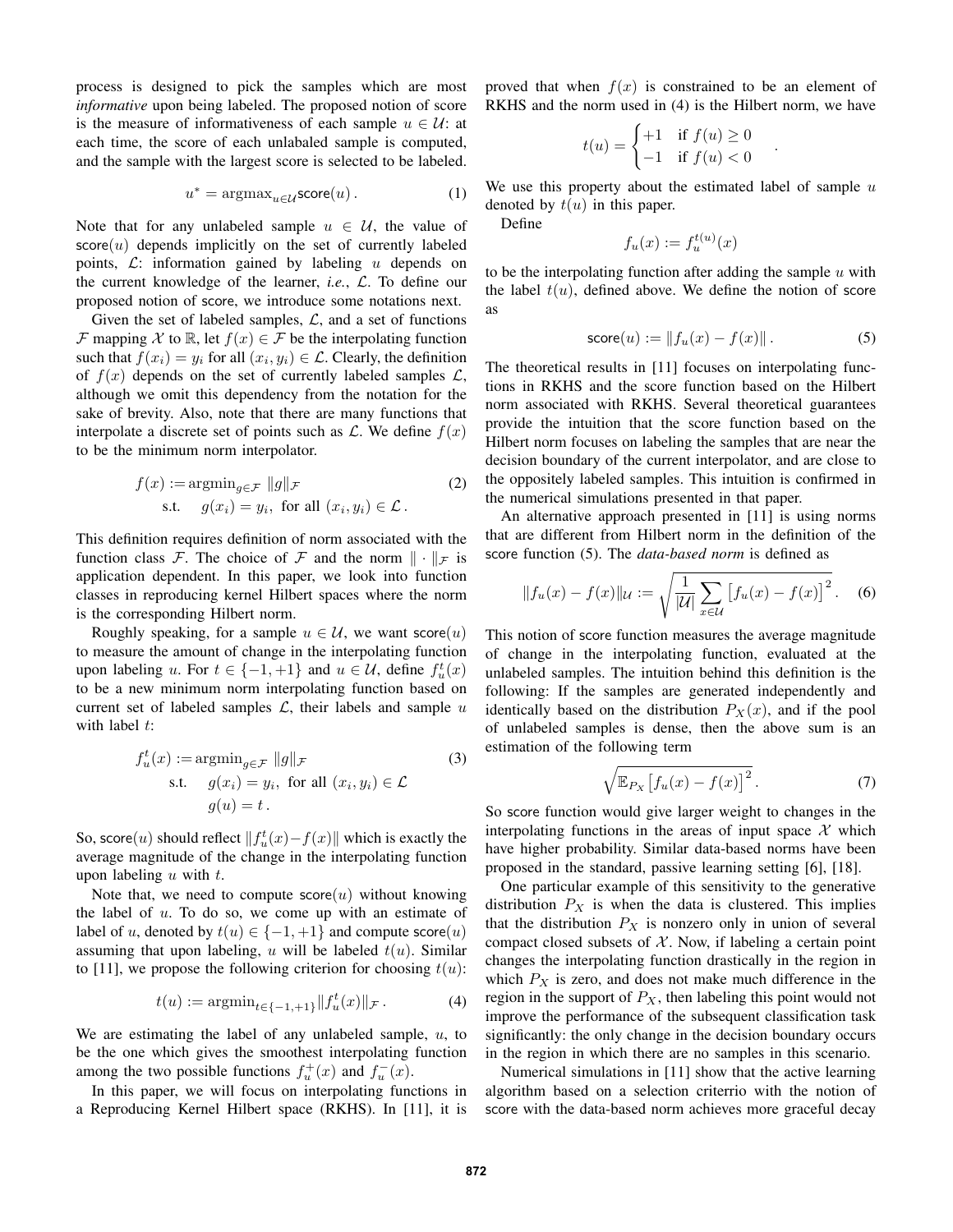of the probability of error compared to the notion of score based on the Hilbert norm. However, there are no theoretical guarantees on the performance of this criterion. In this paper, we provide several theoretical statements on the performance of the selection criterion based on the data-based norm and support these results with various numerical simulations. For our theoretical analysis, we assume that  $P_X$  is uniform over its support, denoted by  $X$ . Since the selection process of the next sample to be labeled, defined in (1) only depends on the relative value of score function for various unlabeled points, applying a monotonic function on score does not change the outcome of selection process. Hence, we use the following definition of the score function in our theoretical analysis instead of (7).

$$
\text{score}(u) := \int_{x \in \mathcal{X}} \left[ f_u(x) - f(x) \right]^2 \mathrm{d}P_X(x) \,. \tag{8}
$$

This is roughly equivalent to the selection criterion based on the empirical data-based norm in (6) in the large-sample limit.

## III. REPRODUCING KERNEL HILBERT SPACE

We will focus on kernel based interpolating functions. The kernel functions we use have the following form: For  $x, y \in$  $\mathbb{R}^d$  and  $p > 1$ 

$$
k_{h,p}(x,y) = \exp\left(-\frac{1}{h}||x-y||_p\right),
$$
 (9)

where  $||x||_p := \left(\sum_{i=1}^d x_i^p\right)^{1/p}$  is the  $\ell_p$  norm and  $||x - y||_p$  is the Minkowski distance satisfying the triangle inequality. For  $p = 1, 2$  this category of kernels are construct Reproducing Kernel Hilbert Spaces. When the parameters  $h$  and  $p$  are specified, we denote the kernel function  $k_{h,p}(x, y)$  by  $k(x, y)$ .

For the set of labeled samples  $\mathcal{L} = \{(x_1, y_1), \cdots, (x_L, y_L)\}\$ with labels in  $\{-1, +1\}$ , let the function  $f(x)$  be decomposed as

$$
f(x) = \sum_{i=1}^{L} \alpha_i k(x_i, x)
$$
  
with  $\alpha = \mathbf{K}^{-1} \mathbf{y}$ , (10)

where  $\mathbf{K} = [\mathbf{K}_{i,j}]_{i,j}$  is the L by L matrix such that  $\mathbf{K}_{i,j} =$  $k(x_i, x_j)$  and  $\mathbf{y} = [\mathbf{y}_1, \cdots, \mathbf{y}_L]^T$ . Using reproducible kernels imply  $f(x) \in H$  for the a RKHS H. Then,  $f(x)$  defined above is the minimum Hilbert norm interpolating function defined in (2).

For  $u \in \mathcal{U}$  and  $t \in \{-1, +1\}$ , the minimum norm interpolating unction  $f_u^t(x)$  (based on currently labeled samples  $\mathcal L$ and sample  $u$  with label  $t$ ) is defined similarly :

$$
f_u^t(x) = \sum_{i=1}^L \widetilde{\alpha}_i k(x_i, x) + \widetilde{\alpha}_{L+1} k(u, x)
$$
 (11)  
with  $\widetilde{\alpha} = \widetilde{\mathbf{K}}_u^{-1} \widetilde{\mathbf{y}}_u$ ,

where

$$
\widetilde{\mathbf{K}}_u = \begin{bmatrix} \mathbf{K} & \mathbf{a}_u \\ \mathbf{a}_u^T & 1 \end{bmatrix}, \ \mathbf{a}_u = \begin{bmatrix} k(x_1, u) \\ \vdots \\ k(x_L, u) \end{bmatrix} \text{ and } \widetilde{\mathbf{y}}_t = \begin{bmatrix} \mathbf{y} \\ t \end{bmatrix}. \tag{12}
$$

# IV. PROPERTIES OF DATA BASED-NORM CRITERION

In this section, we present two theoretical results on the properties of data-based norm selection criterion. We will prove the properties of the selected examples based on the data-based norm in the context of the clustered data. In particular, if the support of the generative distribution  $P_X(x)$ is composed of several disjoint clusters, the data-based norm criterion prioritizes labeling samples from bigger clusters first. Subsequently, it selects a sample from each cluster to be labeled. If the clustering in the dataset is aligned with their labels (most of the samples in the same cluster are in the same class), labeling one sample in each cluster ensures rapid decay in the probability of error of the classifier as a function of number of labeled samples. This behavior is consistent with numerical simulations presented in Section V.

The next theorem will show that if the distance between the clusters are sufficiently large, then the first example to be selected to be labeled is in the biggest cluster.

**Theorem 1** (First point in clustered data). *Fix*  $p > 1$  *and*  $h > 0$ . Let the distribution  $P(X)$  be uniform over M disjoint *sets*  $B_1, \dots, B_M$  *such that*  $B_i$  *is an*  $\ell_p$  *ball with radius*  $r_i$  *and center* c<sup>i</sup> *, i.e.,*

$$
B_i = \mathcal{B}_{d,p}(r_i; c_i) := \{ x \in \mathbb{R}^d : ||x - c_i||_p \le r_i \}.
$$
 (13)

*Without loss of generality, assume*  $r_1 > r_2 > \cdots > r_K$ *. Define*  $D = \min_{i \neq j} ||c_i - c_j||_p - 2r_1$  *to be the minimum distance between the clusters.*

Assume  $\mathcal{L} = \emptyset$  *and we usethe interpolating functions* f *defined in* (10) *with* kh,p *(defined in* (9)*). The selection criterion is based on the* score *function defined in* (8)*. If*

$$
D > \frac{h}{2} \Big[ \ln M - \ln (1 - (r_2/r_1)^d) \Big],
$$

*and*  $r_1 \leq h/2$ , then the first point to be labeled is in the *biggest ball,*  $B_1$ *.* 

The next theorem will show that if the distance between the clusters are sufficiently large and the radius of the clusters are sufficiently small, then the active learning algorithm based on the notion of score with data-based norm labels one sample from each cluster before zooming in inside the clusters.

Theorem 2 (Cluster exploration). *Let* S *be the support of*  $P_X$ . Assume  $S = \bigcup_{i=1}^M B_i$  where  $B_i$ 's are  $\ell_p$ -balls with *radii r* and centers  $c_i$ . Define  $D := \min_{i \neq j} ||c_i - c_j||_p$  – 2r<sup>1</sup> *to be the minimum distance between the clusters. Let*  $\mathcal{L} = \{x_1, x_2, \cdots, x_L\}$  *be*  $L < M$  *labeled points such that*  $x_1 \in B_1, x_2 \in B_2, \cdots, x_L \in B_L.$ 

*If*  $r < h/3$  *and*  $D \ge 12h \ln(2M)$ *, then the next point to be labeled is in a new ball*  $(\cup_{i=L+1}^{M}B_i)$  containing no labeled *points.*

As a corollary of the above theorem, one can see that if the ration of the distance between the clusters to the radius of clusters is sufficiently large  $(D/r > 36ln(2M))$ , then one can use a kernel with proper bandwidth which picks one sample from each cluster initially.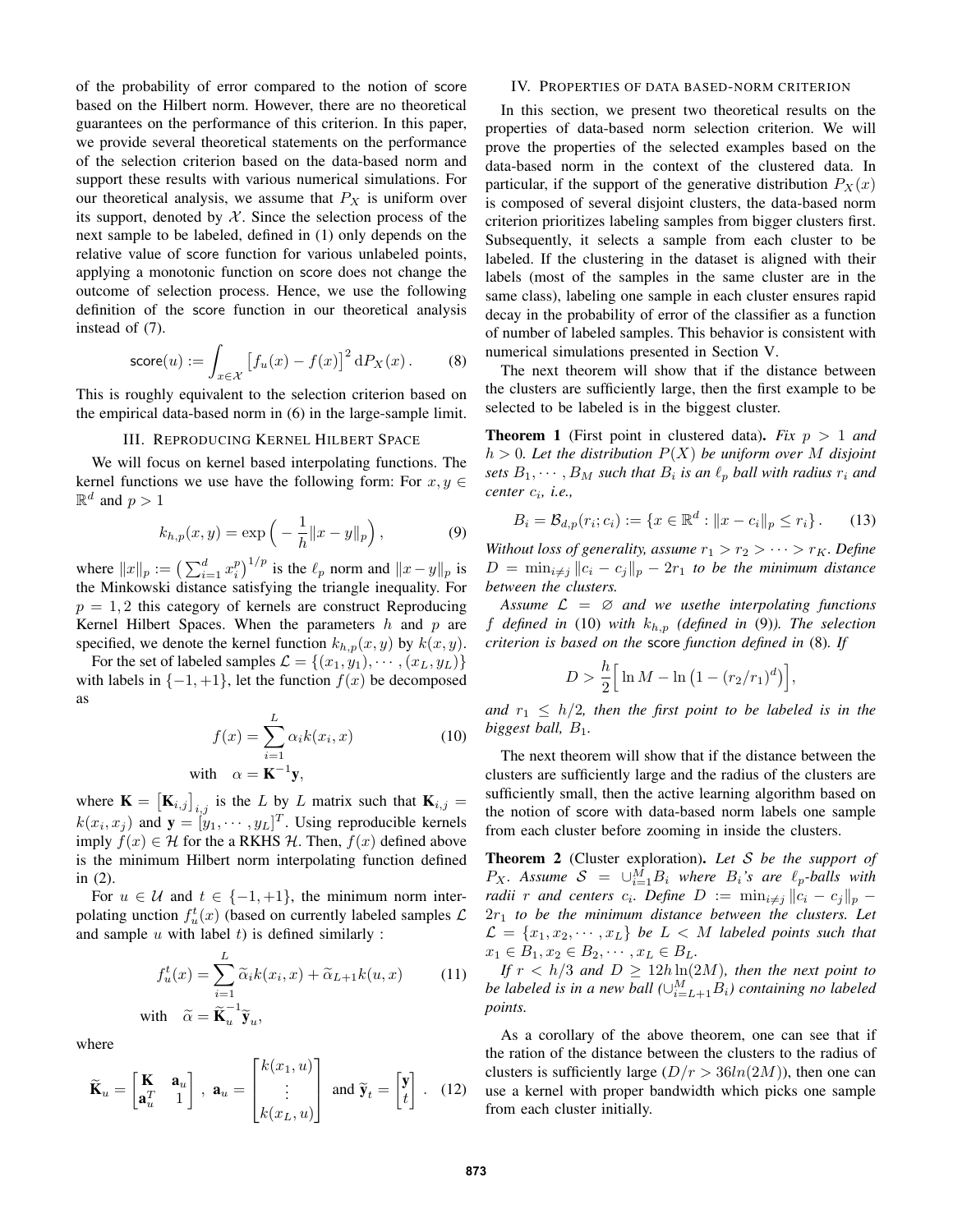## V. NUMERICAL SIMULATIONS

In this Section, we present the outcome of numerical simulations of the proposed selection criteria on synthetic and real data. In this section,  $score^{(1)}$  is used to denoted the score function defined in (5) with the Hilbert norm associated with the Laplace Kernel. Similarly, score<sup>(2)</sup> is the score function defined in (6) with the data-based norm.

## *A. Clustering*

To capture the properties of the proposed selection criteria in clustered data, we implemented the algorithm on synthetic clustered data in Figure 1. In this setup, the samples are generated based on a uniform distribution on 13 clusters. Points in blue and yellow clusters are labeled  $+1$  and  $-1$ , respectively. We run the two variations of proposed active learning algorithms and compare their sampling strategy in this setup. The left figure uses  $score^{(1)}$  to be the score function defined in (5) with the Hilbert norm associated with the Laplace Kernel. Similarly, score<sup>(2)</sup> is the score function defined in (6) with the data-based norm.

The selection criterion based on  $score<sup>(1)</sup>$  prioritizes sampling on the decision boundary of the current classifier where the currently oppositely labeled samples are close to each other. This behavior of the algorithm based on score<sup>(1)</sup> is proved in [11]. Alternatively, score<sup>(2)</sup> prioritizes labeling at least one sample from each cluster. Hence, after labeling 13 samples, the active learning algorithm based on  $score^{(2)}$  has one sample in each cluster, but the active learning algorithm based on score<sup>(2)</sup> has not labeled any samples in 5 clusters.



Fig. 1: Points in blue and yellow clusters are labeled  $+1$  and  $-1$ , respectively. The left figure uses score<sup>(1)</sup> to be the score function defined in (5) with the Hilbert norm associated with the Laplace Kernel. Similarly,  $score^{(2)}$  is the score function defined in (6) with the data-based norm. The first 13 samples selected by  $score^{(1)}$  and  $score^{(2)}$  are depicted as black dots. score<sup>(2)</sup> has labeled one sample from each cluster, but score<sup>(1)</sup> has not labeled any samples from 5 clusters. Note that  $score^{(1)}$ has spent some of the sample budget to discriminate between nearby clusters with opposite labels.

#### *B. MNIST experiments*

We ran algorithms based on our proposed selection criteria for a binary classification task on MNIST dataset. The binary classification task used in this experiment assigns a label  $-1$  to any digit in set  $\{0, 1, 2, 3, 4\}$  and label  $+1$  to  $\{5, 6, 7, 8, 9\}$ . We

used Laplace kernel as defined in (9) with  $p = 2$  and  $h = 10$ . In Figures 2, score<sup>(1)</sup> is the score function defined in (5) with the Hilbert norm associated with the Laplace Kernel. Similarly, score<sup>(2)</sup> is the score function defined in (6) with the data-based norm.

To asses the quality of performance of each of the selection criteria, we compare the probability of error of the interpolator at each iteration. In particular, we plot the probability of error of the interpolator as a function of number of labeled samples, using the score<sup>(1)</sup> and score<sup>(2)</sup> functions on the traning set and test set separately. For comparison, we also plot the probability of error when the selection criterion for picking samples to be labeled is random.

Figure 2 (a) shows the decay of probability of error in the training set. When the number of labeled samples is equal to the number of samples in the training set, it means that all the samples in training set are labeled and used in constructing the interpolator. Hence, the probability of error on the training set for any selection criterion is zero when number of labeled samples is equal to the number of samples in the training set. Figure 2 (b) shows the probability of error on the test set as a function of the number of labeled samples in the training set selected by each selection criterion.



Fig. 2: Probability of error for learning a classification task on MNIST data set. The performance of three selection criteria for labeling the samples: random selection, active selection based on score<sup>(1)</sup>, and active selection based on score<sup>(2)</sup>. The first curve depicts the probability of error on the training set and the second curve is the probability of error on the test set.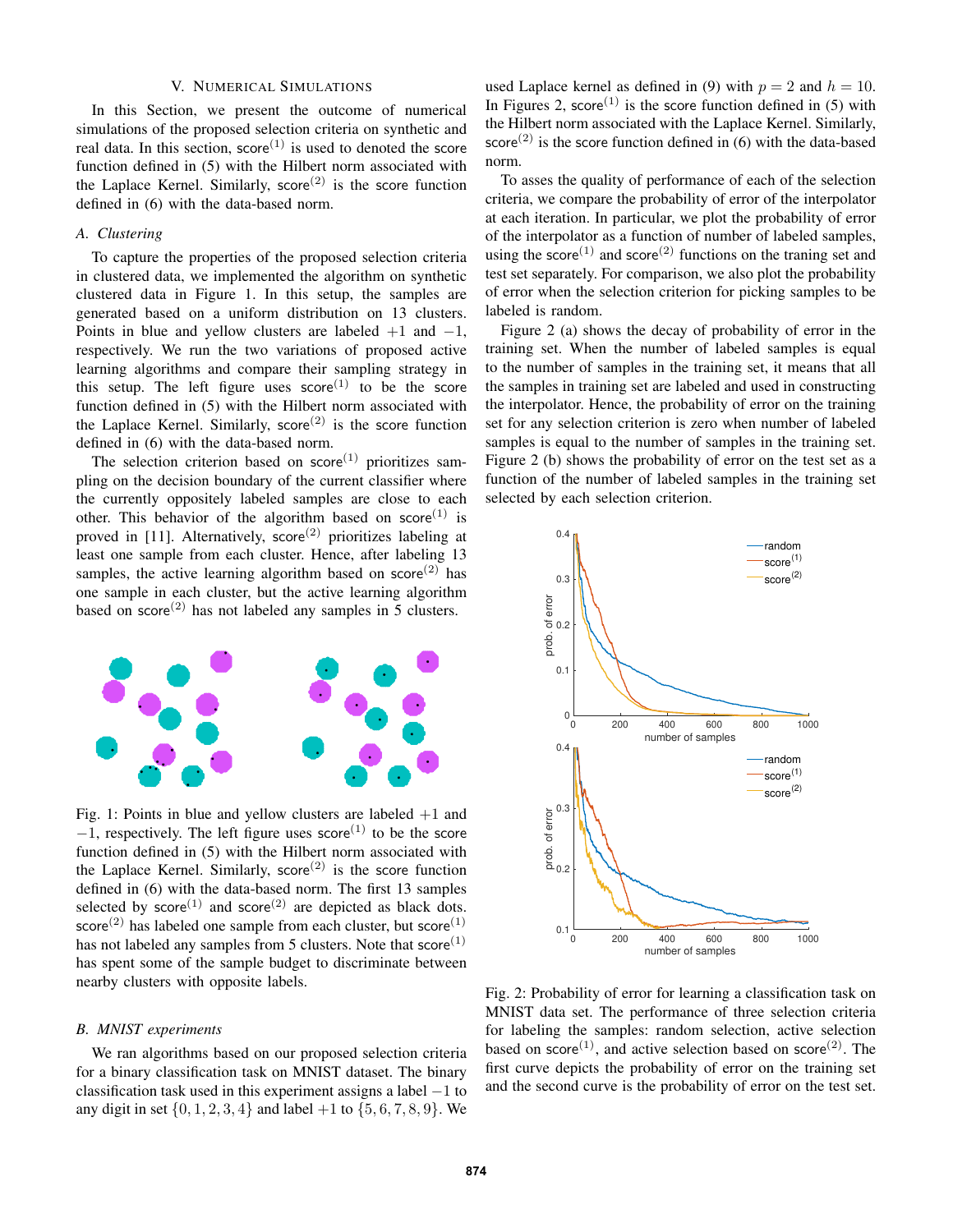*1) Clustering in MNIST:* The binary classification task used in the MNIST experiment assigns a label  $-1$  to any digit in set  $\{0, 1, 2, 3, 4\}$  and label  $+1$  to  $\{5, 6, 7, 8, 9\}$ . We expect that the images are clustered where each cluster would correspond to the images of a digit. We expect that the advantageous behavior of using data-based norm criterion in clustered data is one of the reasons for faster decay of probability of error of the score<sup>(2)</sup> in Figure 2.

To verify this intuition, we look at the samples that were chosen by each criterion and the digit corresponding to that sample. Note that this digit is the number represented in the image and not the label of the sample since the label of each sample is  $+1$  or  $-1$  depending whether the number is greater than 4 or not. After labeling 100 samples, we look at histogram of the digits associated with the labeled samples with each criterion score<sup>(1)</sup> and score<sup>(2)</sup>. If samples of each cluster are chosen to be labeled uniformly among clusters, we would see about 10 labeled samples in each cluster. Figure 3 shows the histogram described above for two variations of the selection criteria based on  $score^{(1)}$  or  $score^{(2)}$ . We observe that selecting samples based on  $score^{(2)}$  is much more uniform among the clusters. On the contrary, selecting samples based on score $^{(1)}$  gives much less uniform samples among clusters. In the particular example given in Figure 3, we see that even after selecting 100 samples to be labeled, no sample in the cluster of images of number 0 has been labeled in this instance of execution of the selection algorithm based on notion of  $\mathsf{score}^{(1)}.$ 

To quantify the uniformity of selecting samples in different clusters, we ran this experiment 20 times and estimated the standard deviation of number of labeled samples in each cluster after labeling 100 samples. Note that since we have 10 clusters, the mean of the number of labeled samples in each cluster is 10. The standard deviation using score<sup>(1)</sup> is 4.1 whereas standard deviation using score<sup>(1)</sup> is 2.7. This shows that selection criterion based on  $score<sup>(2)</sup>$  samples more uniformly among the clusters.

#### VI. PROOFS

To prove the statement of theorems presented in Section IV, we introduce some notations consistent with the notation introduced in Section III. Given a set of labeled samples  $\mathcal{L} = \{ (x_1, y_1), \cdots, (x_L, y_L) \},$  define the L by L matrix  $\mathbf{K} = [k(x_i, x_j)]_{1 \le i, j \le L}$  and vector  $\mathbf{y} = [y_1, \dots, y_L]^T$ .

Recall that  $U$  is a set of unlabled examples. For  $u \in U$  and  $t \in \{-1, +1\}$ , let  $\mathbf{a}_u = [k(x_1, u), \cdots, k(x_L, u)]^T$  and  $\widetilde{\mathbf{K}}_u$  be the  $L + 1$  by  $L + 1$  matrix such that

$$
\widetilde{\mathbf{K}}_u = \begin{bmatrix} \mathbf{K} & \mathbf{a}_u \\ \mathbf{a}_u^T & 1 \end{bmatrix}
$$
 and  $\widetilde{\mathbf{y}}_t = \begin{bmatrix} \mathbf{y} \\ t \end{bmatrix}$ .

Let  $\mathcal{B}_{d,p}(r;c)$  be the d dimensional  $\ell_p$  ball with radius r centered at c (defined in (13)). Let  $V_{d,p}(r)$  be the volume of  $\mathcal{B}_{d,p}(r; 0)$  with respect to the Lebesgue measure.

# *A. Proof of Theorem 1*

The statement of theorem implies that when the data is clustered and distributed uniformly in  $\ell_p$  balls, with centers



Fig. 3: The histogram of the handwritten digits associated with the labeled samples after labeling 100 samples. The first histogram is for the selection criterion  $score^{(1)}$  and the second histogram is for the selection criterion score<sup>(2)</sup>. Notably, score<sup>(1)</sup> has not labeled any of the images of the digit 0.

far enough from each other, the first selected point using the score function defined in (8) is in the largest ball. To prove this, we will show that the score $(c_1)$ , as defined in (8) is larger than score(v) for any  $v \notin B_1$  where  $c_1$  is the center of  $B_1$ . Note that this does not imply that the first selected point coincides with the center of  $B_1$ . It guarantees that the largest ball contains at least one point with a score larger than that of every point in other balls.

Since  $\mathcal{L} = \emptyset$ , the empty set, the current interpolating function is uniformly zero everywhere  $f(x) = 0$  (according to the definition (10)). According to the Equations (3) and (4), for all  $u \in U$ , we can choose  $t(u)$  to be equal to  $+1$  or  $-1$ . We choose  $t(u) = +1$  without loss of generality for all  $u \in \mathcal{U}$ .

Using (10), adding any point  $u \in \mathcal{U}$  with label  $t(u)$  to  $\mathcal{L}$ would give the new interpolating function

$$
f_u(x) := f_u^{t(u)}(x) = k(u, x) = \exp(-\frac{1}{h}||x - u||_p).
$$

Hence, since  $P_X(x)$  is uniform over  $\mathcal{X} = \bigcup_{i=1}^M B_i$ 

$$
\text{score}(u) = \int_{x \in \mathcal{X}} \exp\left(-\frac{2}{h} ||x - u||_p\right) dP_X(x)
$$

$$
= \frac{1}{V} \sum_{i=1}^M \int_{x \in B_i} \exp\left(-\frac{2}{h} ||x - u||_p\right) dx
$$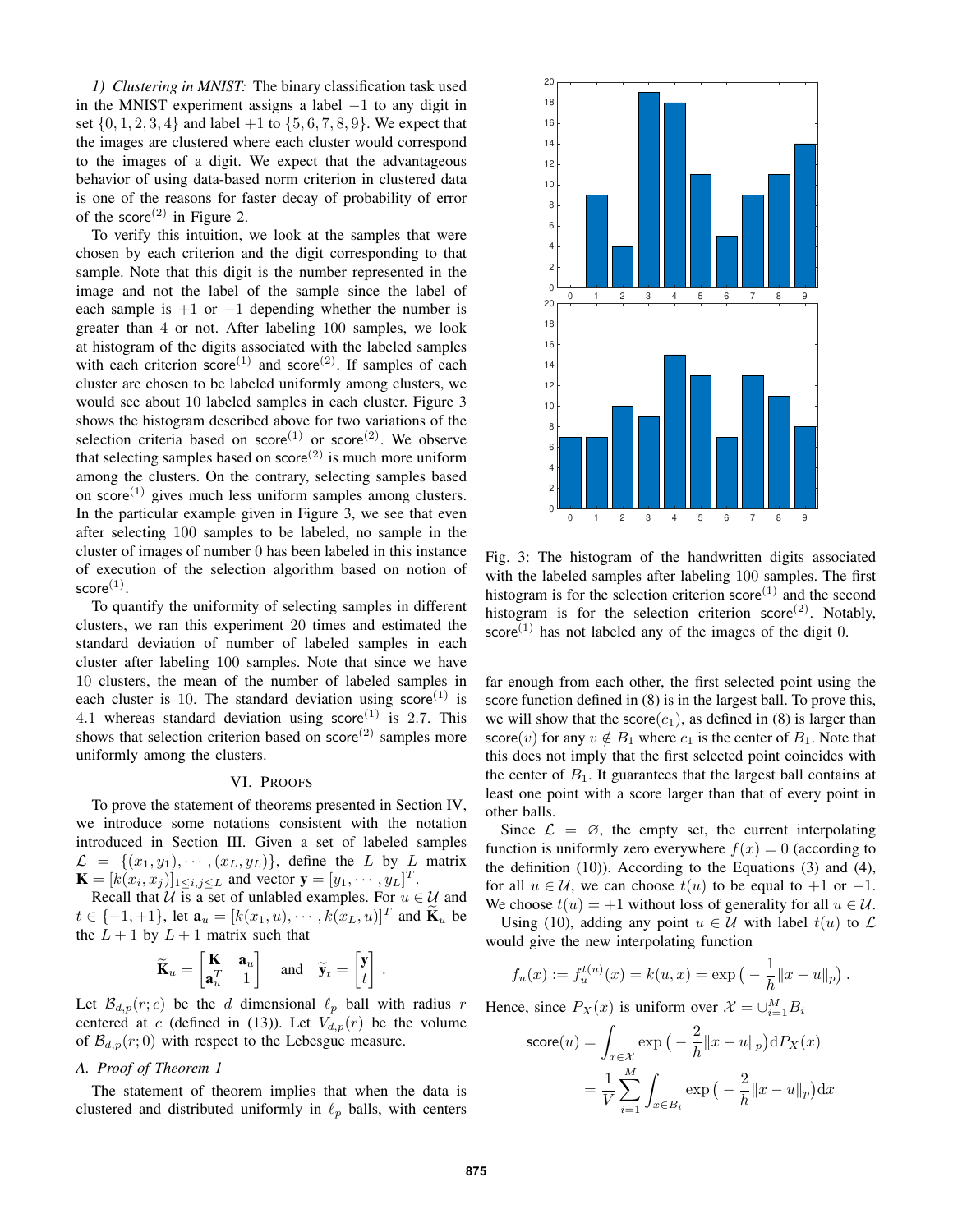where we defined  $V = \sum_{i=1}^{M} V_{d,p}(r_i)$  to be the total volume Equations (14), (15), (16), and (17) give of X. So, to compute  $score(c_1)$ ,

$$
V \text{score}(c_1) = \sum_{i=1}^{M} \int_{x \in B_i} \exp\left(-\frac{2}{h} ||x - c_1||_p\right) dx
$$
  
\n
$$
\geq \int_{x \in B_1} \exp\left(-\frac{2}{h} ||x - c_1||_p\right) dx
$$
  
\n
$$
= \int_{s=0}^{r_1} \exp\left(-\frac{2s}{h}\right) dV_{d,p}(s) \tag{14}
$$

The integral is over a ball of radius  $r_1$  and the integrand only depends on  $||x-c_1||_p$  the distance from the center of the ball. Hence, we used the change of variable  $s = ||x - c_1||_p$  in the last line and used the notation defined above:  $V_{d,p}(r)$  is the volume of  $\mathcal{B}_{d,p}(r; 0)$ , a d dimensional  $\ell_p$  ball with radius r.

For  $v \notin B_1$ , we want to show that score $(v) \leq$  score $(c_1)$ . Let  $v \in B_j$  such that  $j \neq 1$ .

$$
V \operatorname{score}(v) = \int_{x \in B_j} \exp\left(-\frac{2}{h} ||x - v||_p\right) dx
$$

$$
+ \sum_{i=1, i \neq j}^{M} \int_{x \in B_i} \exp\left(-\frac{2}{h} ||x - v||_p\right) dx \quad (15)
$$

We will bound each of above terms separately.

For any  $i \neq j$  and  $x \in B_i$  application of triangle inequality gives

$$
||x - v||_p \ge ||c_i - c_j|| - ||x - c_i|| - ||v - c_j|| \ge D
$$

since  $v \in B_j, x \in B_i$  and  $||c_i - c_j||_p \ge D + 2r_1, ||x - c_i||_p \le$  $r_i \leq r_1$  and  $||v - c_j||_p \leq r_j \leq r_1$ . Hence,

$$
\sum_{i=1, i \neq j}^{M} \int_{x \in B_i} \exp\left(-\frac{2}{h} ||x - v||_p\right) dx
$$
\n
$$
\leq \sum_{i=1, i \neq j}^{M} \int_{x \in B_i} \exp\left(-\frac{2}{h} D\right) dx
$$
\n
$$
\leq \exp\left(-\frac{2}{h} D\right) \sum_{i=1, i \neq j}^{M} V_i.
$$
\n(16)

One can show that shows that the first term in (15) is largest when v coincides with  $c_j$ . We omit the proof of this statement for the sake of brevity, but it is presented in the longer version of the paper. Hence,

$$
\int_{x \in B_j} \exp\left(-\frac{2}{h}||x - v||_p\right) dx \le \int_{x \in B_j} \exp\left(-\frac{2}{h}||x - c_j||_p\right) dx
$$
\n
$$
= \int_{s=0}^{r_j} \exp\left(-\frac{2s}{h}\right) dV_{d,p}(s).
$$
\n(17)

$$
V \text{score}(c_1) - V \text{score}(v) \ge \int_{s=r_j}^{r_1} \exp\left(-\frac{2s}{h}\right) dV_{d,p}(s)
$$

$$
- \exp\left(-\frac{2}{h}D\right) \sum_{i=1, i\ne j}^{M} V_i
$$

$$
\ge \exp\left(-\frac{2r_1}{h}\right) \left[V_1 - V_j\right] - M V_1 \exp\left(-\frac{2D}{h}\right).
$$

Hence,

$$
\frac{V}{V_1} \left[ \text{score}(c_1) - \text{score}(v) \right]
$$
\n
$$
\geq \exp\left(-\frac{2r_1}{h}\right) \left[1 - \frac{V_j}{V_1}\right] - M \exp\left(-2\frac{D}{h}\right)
$$
\n
$$
\stackrel{(a)}{\geq} \exp\left(-\frac{2r_1}{h}\right) \left[1 - \left(\frac{r_2}{r_1}\right)^d\right] - M \exp\left(-2\frac{D}{h}\right)
$$
\n
$$
\geq 0,
$$

where inequality (a) is due to the property that

$$
V_{d,p}(r) = \frac{\left[2r\,\Gamma(1+1/p)\right]^d}{\Gamma(1+d/p)}
$$

and  $r_j \le r_2$  for all  $j \ne 1$ . Also, the assumption

$$
D > \frac{h}{2} \Big[ \ln M - \ln (1 - (r_2/r_1)^d) \Big],
$$

and  $r_1 \leq h/2$  made in the statement of the theorem, yields the last inequality.

## *B. Proof of Theorem 2*

The statement of theorem shows that if the data is clustered, and few of the clusters has been labeled so far, the algorithm selects a sample from a cluster which has not been labeled so far. To do so, without loss of generality, we show that for any  $u \in B_L$ , and there exists a  $v \in B_{L+1}$  such that

$$
\mathsf{score}(v) > \mathsf{score}(u) \, .
$$

The same argument shows that for any  $i \leq L$  and any  $u \in B_i$ , there exists a  $v \in B_{L+1}$  such that score $(v) >$  score $(u)$ . This proves that the score of any point in the labeled balls so far is smaller than at least one point in the unlabeled clusters and hence the next point to be selected is in one of currently unlabeled balls.

We will show that for any  $u \in B_L$ , and there exists a  $v \in$  $B_{L+1}$  such that score $(v) >$  score $(u)$ . In particular, for any fixed  $u \in B_1$ , we choose

$$
v = c_{L+1} + (u - c_1). \tag{18}
$$

We break the rest of the proof into five steps.

**Step 1:** First, we will look into the interpolator function  $f(x)$ such that  $f(x_i) = y_i$  for  $(x_i, y_i) \in \mathcal{L}$ , defined in (10).

Since  $x_i \in B_i$  for  $i = 1, \dots, L$ , and  $||c_i - c_j||_p > D + 2r$ , we have  $||x_i - x_j||_p \ge D$  and  $k(x_i, x_j) \le e^{-D/h}$ . Hence, matrix  $K$  can be decomposed as

$$
\mathbf{K} = \mathbf{I}_L + e^{-D/h}\mathbf{E}
$$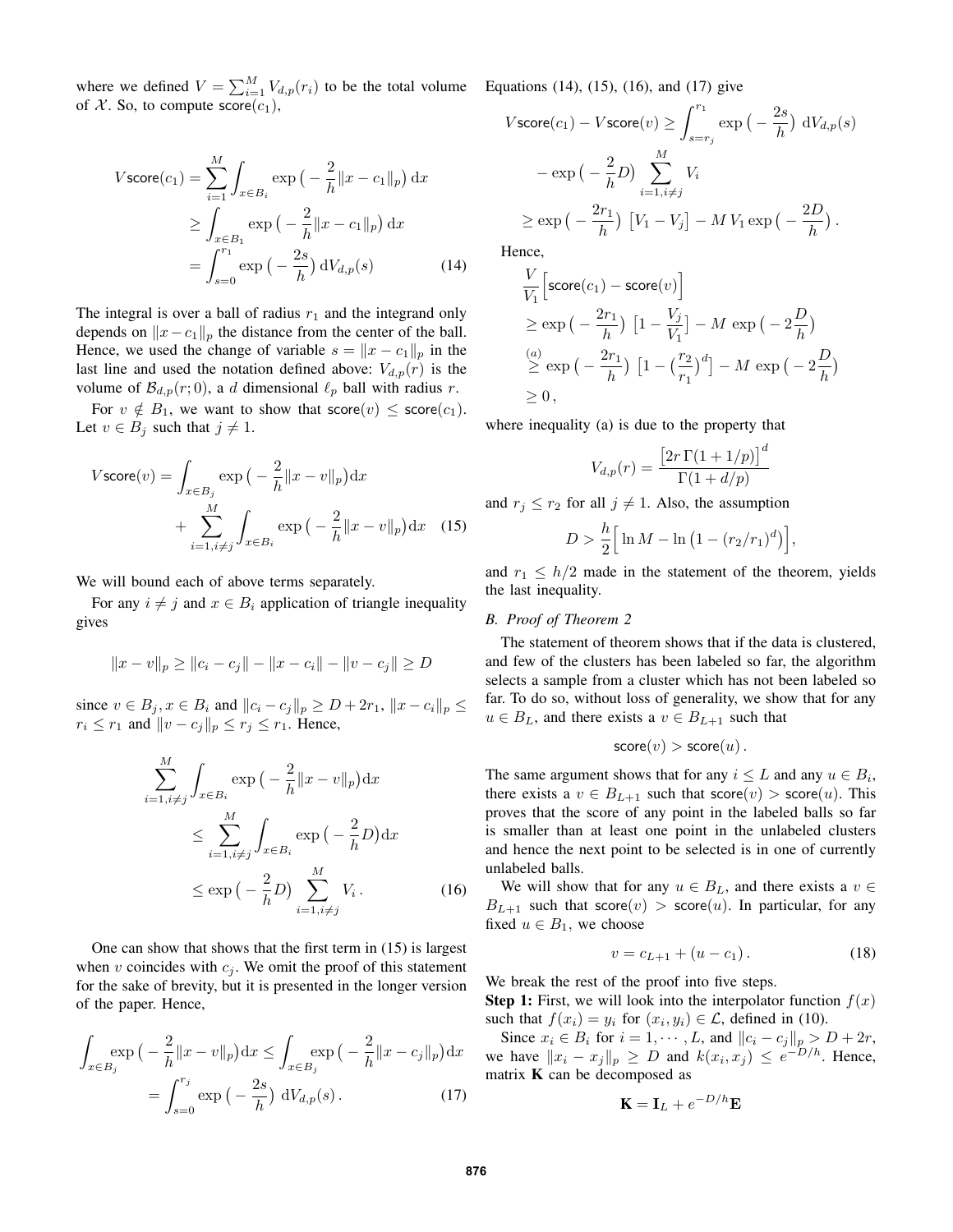where  $I_L$  is the identity  $L \times L$  matrix and matrix  $E =$  any sample in ball  $B_L$  is  $y_L$ , the label of the only currently  $[E_{i,j}]_{1\leq i,j\leq L}$  satisfies  $0 \leq E_{i,j} \leq 1$ . Hence, using Taylor series,

$$
\mathbf{K}^{-1} = \mathbf{I}_L + \sum_{n=1}^{\infty} (-1)^n e^{-nD/h} \mathbf{E}^n
$$
  
\n
$$
\stackrel{(a)}{=} \mathbf{I}_L + \widetilde{\mathbf{E}}^{(1)} \sum_{n=1}^{\infty} e^{-nD/h} L^{n-1}
$$
  
\n
$$
\stackrel{(b)}{=} \mathbf{I}_L + \frac{e^{-D/h}}{1 - Le^{-D/h}} \widetilde{\mathbf{E}}^{(1)} \stackrel{(c)}{=} \mathbf{I}_L + 2 e^{-D/h} \widetilde{\mathbf{E}}^{(2)} \quad (19)
$$

The matrices  $\widetilde{\mathbf{E}}^{(1)} = [\widetilde{E}_{i,j}]_{1 \le i,j \le L}$  and  $\widetilde{\mathbf{E}}^{(2)}$  also satisfy  $|\widetilde{E}^{(1)}|_{i,j} \leq 1$  and  $|\widetilde{E}^{(2)}|_{i,j} \leq 1$ . For any  $n \geq 1$ , the matrix  $\mathbf{E}^n$ has elements smaller than  $L^{n-1}$  (This can be proved using induction over *n*). This gives (a). (b) is the summation of a geometric series (which holds since  $D > h \log L$ ). (c) is due to the assumption  $D > h \ln(2L)$ . Plugging this into (10) gives

$$
f(x) = \sum_{i=1}^{L} (y_i + \epsilon^{(f)} \gamma_i) k(x_i, x)
$$

where  $\epsilon^{(f)} = 2L e^{-D/h}$ . To make the notation easier, from now on, we will use the variables  $\gamma_i$  with possibly different values in each line. Note that the values of  $\gamma_i$  depend on the elements of matrix  $\widetilde{E}^{(2)}$  and realization of  $y_i$  for  $i = 1, \cdots, L$ . But we always have  $|\gamma_i| \leq 1$ .

**Step 2:** For any  $v \in B_{L+1}$ , we have  $||v - x_i||_p \ge D$  for all  $i = 1, \dots, L$ . Hence, the matrix  $\mathbf{K}_v$  defined in (12) takes the form

$$
\widetilde{\mathbf{K}}_v = \mathbf{I}_{L+1} + e^{-D/h} \mathbf{E}
$$

where matrix  $\mathbf{E} = [E_{i,j}]_{1 \le i,j \le L+1}$  satisfies  $|E_{i,j}| \le 1$ . Similar analysis as in step 1 and (19) shows that for  $v \in B_{L+1}$  and any  $t \in \{-1, +1\}$ , (using definition of  $f_v^{t(v)}(x)$  in (3)) we have

$$
f_v^t(x) = \sum_{i=1}^{L} [y_i + \epsilon^{(v)} \gamma_i] k(x_i, x) + [t + \epsilon^{(v)} \gamma_{L+1}] k(v, x)
$$

where  $\epsilon^{(v)} = 2(L+1) e^{-D/h}$ . Hence,

$$
f_v^t(x) - f(x) = t k(x, v)
$$
  
+ 
$$
(\epsilon^{(v)} + \epsilon^{(f)}) \Big[ \sum_{i=1}^L \gamma_i k(x, x_i) + \gamma_{L+1} k(x, v) \Big]
$$

Note that the value of the variables  $\gamma_i$  above might be different from the previous lines, but there exists parameters  $\gamma_i$  that satisfy the above equality and  $|\gamma_i| \leq 1$ .

**Step 3:** For any  $u \in B_L$ , we will show that,  $y_L f(u) \geq 0$ . According to Proposition 1 in [11], discussed above in Section II, this proves that  $t(u) = y_L$ : our estimation of label of labeled sample in  $B_L$ .

$$
y_L f(u) = y_1 \sum_{i=1}^{L} (y_i + \epsilon^{(f)} \gamma_i) k(x_i, u)
$$
  
=  $(1 + \epsilon^{(f)} y_L \gamma_L) k(x_L, u) + y_L \sum_{i=1}^{L-1} (y_i + \epsilon^{(f)} \gamma_i) k(x_i, u)$   
 $\stackrel{(a)}{\geq} (1 - \epsilon^{(f)}) e^{-2r/h} - L(1 + \epsilon^{(f)}) e^{-D/h} \stackrel{(b)}{\geq} 0,$ 

where (a) is due to the following facts: since  $x_L \in B_L$  and  $u \in B_L$ , we have  $||x_L - u|| \leq 2r$  and  $k(x_L, u) \geq e^{-2r/h}$ . Also, since  $u \in B_L$ , for  $i \leq L-1$  we have  $||x_i - u|| \geq D$  and  $k(x_i, u) \le e^{-D/h}$ . The assumptions  $D > 12h \log(2M)$ ,  $L <$ M and the definition of  $\epsilon^{(f)} = 2Le^{-D/h}$  give  $\epsilon^{(f)} \le 1/100$ . Then using the assumption  $r < h/3$  gives (b).

Step 4: Fix  $u \in B_L$  and define  $d := ||u - x_L|| \leq 2r$ . Step 3 above proves  $t(u) = y_L$ . We will partition the matrix  $\mathbf{K}_u$  defined in (12) into the blocks corresponding to  $\{x_1, \ldots, x_{L-1}\}\$ and  $\{x_L, x_u\},\$ 

$$
\widetilde{\mathbf{K}}_u = \begin{bmatrix} \mathbf{A} & \mathbf{B} \\ \mathbf{B}^T & \mathbf{D} \end{bmatrix}
$$

where A is a symmetric  $L - 1$  by  $L - 1$  matrix and D is a symmetric 2 by 2 matrix. The proof essentially follows from the fact that the elements of **B** are  $k(x_i, x_L)$  and  $k(x_i, x_U)$  for  $i = 1, \ldots, L-1$ , and hence smaller than  $e^{-D/h}$ . By carefully bounding the off-diagonal elements of the matrix  $\widetilde{\mathbf{K}}_u^{-1}$  using Schur complements, using properties of matrix **D** and careful application of triangle inequality we show that<sup>1</sup> there exist parameters  $\gamma_i$  such that  $|\gamma_i| \leq 1$  and the interpolating function  $f_u^{t(u)}(x)$  defined in (3) takes the form

$$
f_u^{t(u)}(x) = \left[\frac{y_L}{1 + e^{-d/h}} + L\epsilon^{(u)}\gamma_{L+1}\right]k(x, u)
$$

$$
+ \left[\frac{y_L}{1 + e^{-d/h}} + L\epsilon^{(u)}\gamma_1\right]k(x, x_L)
$$

$$
+ \sum_{i=1}^{L-1} (y_i + \epsilon^{(u)}\gamma_i)K(x, x_i)
$$

where  $\epsilon^{(u)} = 4L^3 e^{-D/h}$ . Hence,

$$
f_u^{t(u)}(x) - f(x) = \frac{y_L}{1 + e^{-d/h}} k(x, u) - \frac{y_L e^{-d/h}}{1 + e^{-d/h}} k(x, x_L)
$$

$$
+ [L\epsilon^{(u)} + \epsilon^{(f)}] \Big[ \sum_{i=1}^L \gamma_i k(x, x_i) + \gamma_{L+1} k(x, u) \Big]
$$

**Step 5:** Hence, using the fact that  $k(x, x') \leq 1$ , we get

$$
|f_v^t(x) - f(x)|^2 - |f_u^{t(u)}(x) - f(x)|^2
$$
  
\n
$$
\ge k^2(x, v) - 2(L+1)^2 \left[L\epsilon^{(u)} + \epsilon^{(v)} + 2\epsilon^{(f)}\right]
$$
  
\n
$$
-\frac{1}{(1 + e^{-d/h})^2} \left[k(x, u) - e^{-d/h}k(x, x_L)\right]^2
$$

<sup>1</sup>We omit the proof of this statement for the sake of brevity, but it is presented in the longer version of the paper.